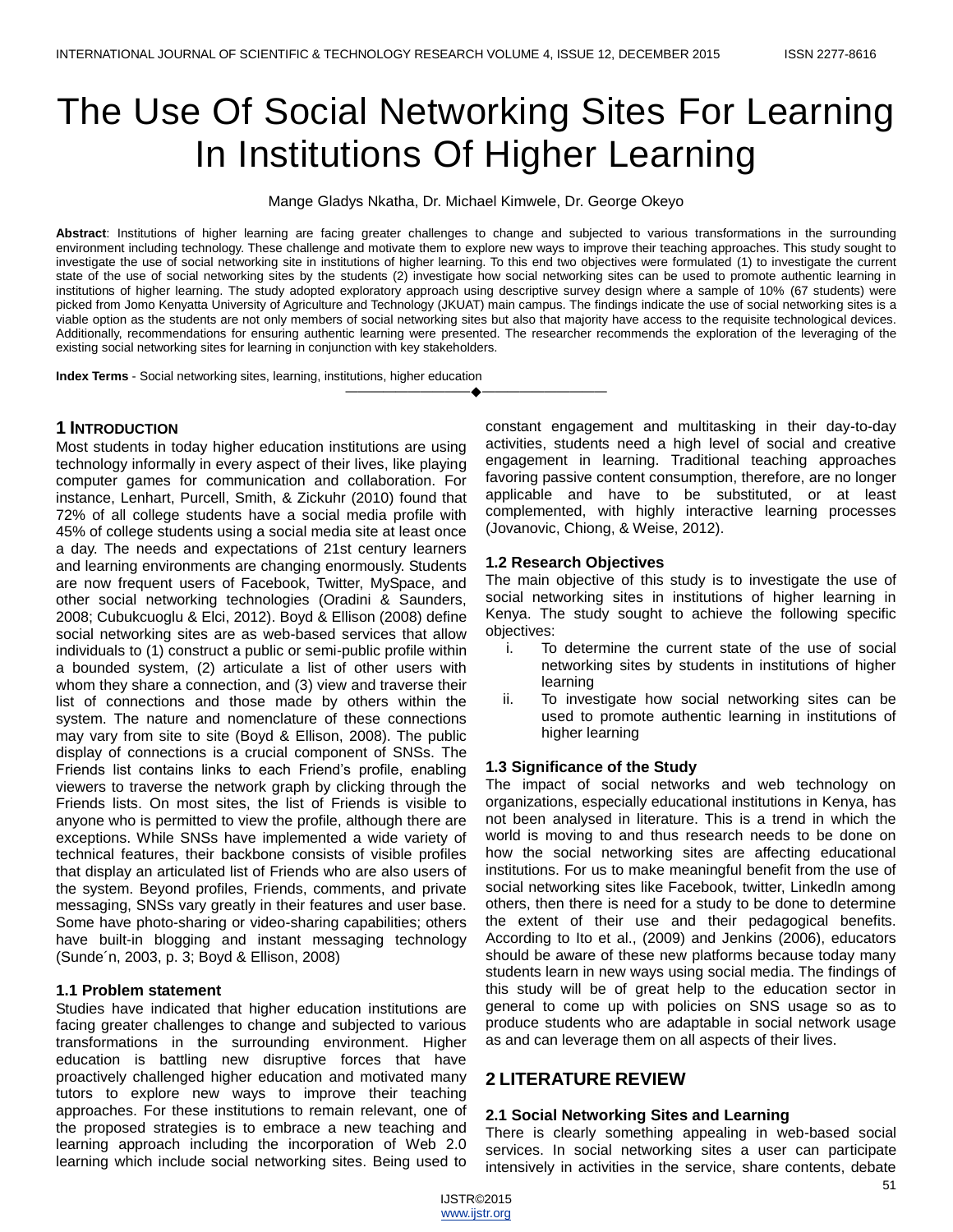and share opinions and create different kinds of groups for different needs (Silius, et al., 2010). Kärkkäinen (2007) observed that one of the crucial problems in university level studies is that the very early steps at the beginning of studies are the most difficult for many students. One reason for this is that only a few new students know any of their peers at the beginning of studies in their new university. The integration of students into a student community can be supported in many ways. One method is to use the opportunities, techniques and customs offered by social media (Kärkkäinen, 2007 as cited in Silius, et al., 2010) As a result of the ubiquitous nature and pervasive informational function of interactive digital and mobile technologies, social media (SM) has now transformed from being used informally in educational settings to gaining formal acceptance by students, faculty, and administrators (Tess, 2013; Voorn & Kommers, 2013; Waldeck & Dougherty, 2012; Wang et al., 2012). This represents a major paradigm shift in education today. Interactive and mobile technologies, under the domain of Web 2.0 communications, span a wide variety of mediums such as blogs, wikis, social networking, and virtual worlds (Moran & Tinti-Kane, 2012). The unique attributes represented across all SM forums are encompassed by the following functional features: communication, collaboration, community, creativity, and convergence (see Friedman & Friedman, 2013). Such attributes enable more unrestricted and participatory discursive practices, which are at the heart of the instructional-learning praxis (Selwyn, 2011). Today's students and educators live in the world of Facebook, Twitter, Wikipedia and YouTube. These and many other social networking and social media applications are part of the socalled Social Web (i.e., Web 2.0), best characterized by the notions of social interaction, content sharing, and collective intelligence. In addition, today's students, have spent most of their time on computers, game consoles, digital music players, video cameras, cell phones, as well as the Web itself. Being used to constant engagement and multitasking in their day-today activities, students need a high level of social and creative engagement in learning. Traditional teaching approaches favouring passive content consumption, therefore, are no longer applicable and have to be substituted, or at least complemented, with highly interactive learning processes (Jovanovic, Chiong, & Weise, 2012). Higher Education (HE) teaching practices have evolved over the last twenty years, with more emphasis on student-centered pedagogy. There is an increased expectation placed onto the role that technology can play to harness effective learning. However, one could argue that there remains disconnect between our ambition for interactive learning through technology and the realities of our practice (Roblyer, McDaniel, Webb, Herman, & Witty, 2010) In regards to distance learning, and in contrast to SNS, course management systems (CMS), such as Blackboard and Moodle, tend to be very focused (mainly on course content) and lack the personal touch and networking capacity that SNSs offer. For example, instructors using CMS may pose a question in an online discussion board and each student posts a response. However, these student posts are really not interactions at all, but merely question and answer sessions. Using an SNS that is user centered, rather than class centered, such as a CMS, has the potential to increase student engagement. SNSs can actively encourage online community building, extending learning beyond the boundaries of the classroom (Smith, 2009; Brady, Holcomb, & Smith, 2010).

#### **2.2 Empirical Review**

Piotrowski, (2015) notes that there has been wide academic and research interest in the application of Social Media (SM) modalities, as instructional tools, in contemporary educational settings. Research addressing the specific issue regarding the benefits and drawbacks of SM uses and applications for coursework and academic purposes has been quite active in recent years. Although much of the research attention has been optimistic in tone some educational researchers have remained cautious. (Ajjan & Hartshorne, 2008; Brown, 2012). This section highlights the major outcome of studies focusing on SNS, SM and education. Dron and Anderson (2009b) researched on an online undergraduate course taught via Elgg social networking site and revealed that the learner experience was generally positive but students were 'lost in social space' and therefore the need for support and scaffolding to participate in the social network (Dron and Anderson, 2009b). Educators acknowledge the supportive functions of Web 2.0 technology in fostering student learning, i.e., engagement, encouragement of autonomy, intentionality, reflection, and community (Chen, Lambert, & Guidry, 2010; Dunlap & Lowenthal, 2011). Critics contend that while there are benefits to accommodating the neo-millennial tech-friendly learning style, instructors need to assure and promote critical thinking and literacy skills in today's students (Everson, Gundlach, & Miller, 2013). At the same time, aggregate findings indicate that Web 2.0 technologies can enhance college student engagement, academic performance, and faculty-student interaction, as well as foster administrative communication with students (Collis & Moonen, 2008; Hemmi et al., 2009; Hrastinski & Aghaee, 2012; Junco et al., 2011; Mazman & Usluel, 2010). Moreover, SM applications have been found efficacious in graduate-level coursework (Meyer, 2010). Greenhow & Gleason (2012) explore the use of Twitter as a new literacy practice. They suggest that when used in higher education, it may lead to increased engagement and better interaction between students and teachers. This view is also shared by Fusch, 2011) who argues that the tools of the trade are as important as the learning objectives, and that tools are needed which promote social presence, create a more interactive learning environment and foster collaborative study. Brady, Holcomb, & Smith, (2010) conducted research on the use of alternative social networking sites in higher educational settings: a case study of the E-Learning benefits of Ning in education. In order to evaluate the largely unexplored educational benefits of SNSs, they surveyed graduate students enrolled in distance education courses using Ning in Education, an education-based SNS, based on their attitudes toward SNSs as productive online tools for teaching and learning. The results of our study suggest that educationbased SNSs can be used most effectively in distance education courses as a technological tool for improved online communications among students in higher distance education courses. Miss, Omekwu, & Nneka, (2014) did a study on the use of social networking sites among the undergraduate students of university of Nigeria, Nsukka. They revealed that mostly all the students were using the social networking sites in interaction with friends, connecting to their class mates for online study and for discussing serious national issues and watching movies. There are also laudable benefits of using social networking sites and dangers associated with social networking and such dangers can be ameliorated using the strategies available in the work. Drawn from the findings, it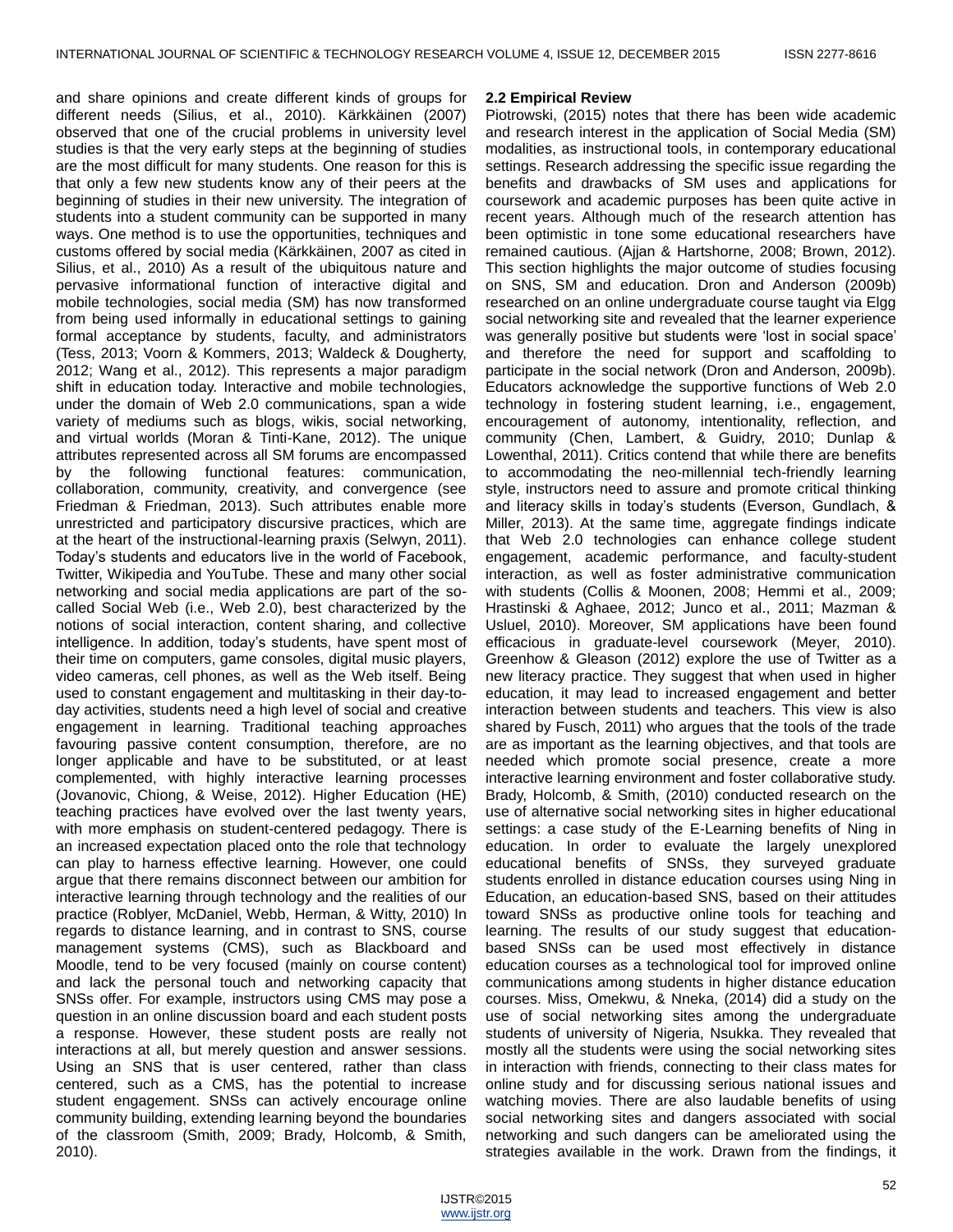was recommended that university Authorities should organize seminars to enlighten students on the not-so good aspects of social networking sites.

# **3 RESEARCH METHODOLOGY**

#### **3.1 Research design**

According to Cooper & Schindler (2006), research design is the manner, in which data is collected, measured and analyzed in order to achieve certain research objectives. The study adopted exploratory approach using descriptive survey design to investigate the leveraging of social media in universities to enhance learning, how their use could and affects the students' learning and how they can be used to enhance learning. Descriptive survey designs were used in preliminary and exploratory studies to allow researchers to gather information, summarize, present and interpret for the purpose of clarification (Orodho&Kombo, 2002).

#### **3.2 Study Setting**

The study was carried out in Jomo Kenyatta University of Agriculture and Technology (JKUAT) a public university near [Nairobi,](http://en.wikipedia.org/wiki/Nairobi) Kenya. It is situated in [Juja,](http://en.wikipedia.org/wiki/Juja) 36 kilometres northeast of Nairobi along the Nairobi[-Thika](http://en.wikipedia.org/wiki/Thika) Super-Highway. The researcher chose JKUAT because it is a technology Hub.

#### **3.3 Study Population**

The population for this study were students of the School of computing JKUAT main campus Juja who as of Septembers 2015 were 675. This was because these the students had not only access to computers and other technological devices for their academic work but are also informed on the technological trends. They were therefore better placed to provide the information required by research and propose solutions and better approaches to the subject matter. Additionally, they were able to provide insights and criticisms in the development of the model.

#### **3.4 Sample size**

Simple random sampling was used to obtain 10% of the students who were respondents of the study. Kothari (2009), also indicates that 10% of the target population is representative sampling frame for the research. Additionally, the respondents were required to be active members of atleast one social networking site.

## **3.5 Data Collection**

The data collection methods used were for both primary and secondary sources. Questionnaires were established to be the most appropriate form of data collection because they are both cost effective and save a lot of time. The questionnaire contained both open and closed ended questions. Secondary data was extracted from sources provided by the respondents' organizations as well as from recent journals, articles, theses, papers and credible and reliable internet sources to for the purpose of references.

## **3.6 Analysis and Presentation**

Content analysis and descriptive analysis such as mean, frequencies and percentages were used to analyse the data. Inferential statistics such as correlation models and Chi square were also used. The organized data was interpreted on account of concurrence to objectives using Statistical Package for Social Scientists version 22 to communicate research findings. Frequency distribution tables, pie charts and histograms were used where appropriate so as to ensure that the research is clear and easily understandable. After the analysis and interpretation of data, a final report was written to provide a summary of the findings.

## **4 FINDINGS AND DISCUSSIONS**

## **4.1 Demographic Information**

The survey setting was Jommo Kenyatta University of Agriculture and Technology. The respondents were students from the School of computing. The researcher sought to find out the gender of the respondents. The findings are indicated in Figure 4.1.

## **4.2 Demographic information**



*Figure 1: Gender of the respondents*

According to the study findings an as indicated in Figure 1, majority of the respondents 57% were male while 43% of the respondents were female.

#### **4.3 State use the use of social networking sites**

The researcher sought to find out to which Social Networking Sites the respondents were subscribed as members. This was aimed at establishing which SNS were most popular and preferred among the students. The survey findings are indicated in Figure 2.



*Figure 2: SNS membership*

According to the survey majority of the respondents 95.5% (n=64) were members of Facebook, followed by WhatsApp with 85.1% (n=57), Twitter and Google+ with 47.8 and 28.4% respectively. YouTube had 6% however worth noting is that a higher percentage than this accessed YouTube but had not subscribed as members. Other sites that minority of the respondents were subscribed to include; Instagram, 2go,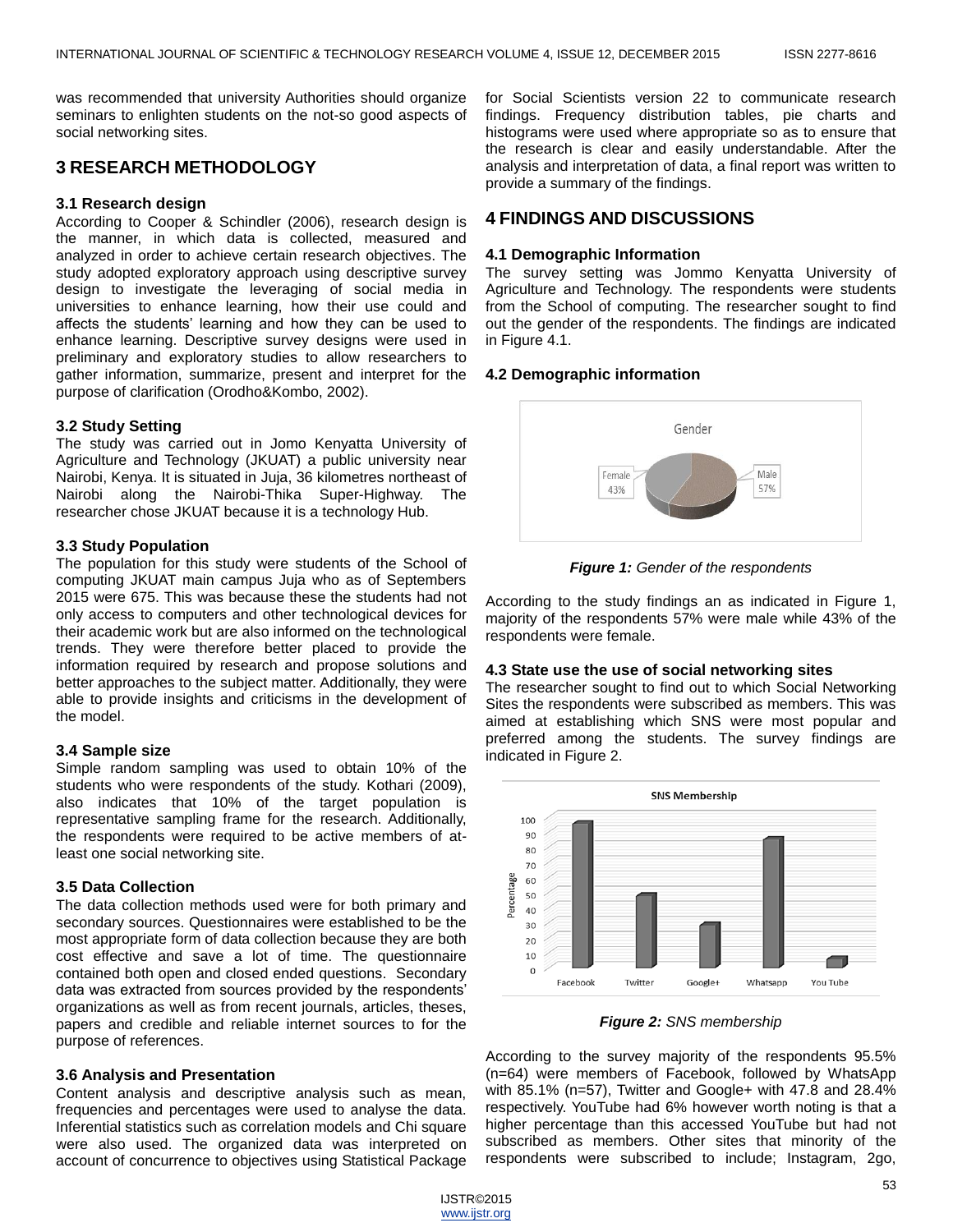Badoo, and LinkedIn. The researcher further sought to establish what the social networking sites were used for by the respondents. The findings are presented in the Figure 3 below.



*Figure 3: The use of SNS*

The findings indicated that majority of the respondents, 95.5%, mostly use their social networking sites for personal use including connecting and catching up with friends and families and initiating new personal connections. This can be explained by the innate nature of these SNS. The sites are also used by 25.4% of the respondents for research and studying while a minority of the respondents 7.5% use them for professional activities.

## **4.4 Enabling Authentic Learning through Social Networking Sites**

Authentic/genuine learning activities enable learners to practice skills in environments similar to those in which the skills will be used. Authentic activities are real-world tasks that a person can expect to encounter on the job, in the home, or in other social contexts. The researcher sought to determine how authenticity can be enabled using social media. The responses were categorized and are as presented in Table 1.

*Table 1: Promoting Authentic learning using SNS*

| Response                                                                                                              | Frequency | Perce<br>nt |
|-----------------------------------------------------------------------------------------------------------------------|-----------|-------------|
| Encourage authentic communication                                                                                     | 53        | 79.1        |
| Promoting team work                                                                                                   | 50        | 74.6        |
| Ensuring access to relevant information by<br>lecturers/tutors                                                        | 50        | 74.6        |
| Challenging with authentic tasks that drive<br>the need to use, transform, apply, and<br>reinterpret that information | 46        | 68.7        |
| Increased interaction and connection with<br>relevant professionals                                                   | 41        | 61.1        |
| An empowered user content generation                                                                                  | 34        | 50.7        |

The study found out that according to majority of the respondents, 79.1% (n=53), encouraging authentic communication is a significant factor in enabling authentic learning through social networking sites. This means that the respondents felt that the SNS should be run by their peers while the university plays the supervisory and monitoring role without micromanaging. That is, they preferred a student-run SNS. Additionally, 74.6% of the respondents were of the opinion that lecturers/tutors should ensure or provide access to relevant information including; research results, practical simulations, and other forms of real-world or simulated data in appropriate format. The respondents, 68.7%, said that the

SNS they should also be challenged with authentic tasks that drive the need to use, transform, apply, and reinterpret the information and lessons learnt. These include conducting exercises, playing instructional games, and engaging in highfidelity simulations or other forms of virtual reality experiences on the Web. There should also be increased interaction and connection with relevant verified professionals who would share their real life experiences and act as mentors according to 61.1% of the respondents. An empowered user content generation would also encourage authentic learning using SNS according to 50.7% of the respondents. This entails encouraging the students to create use and share their own contents through the various options available to them including blogging, tagging and presentations.

## **5 SUMMARY OF THE FINDINGS**

The study which was conducted at Jomo Kenyatta University of Agriculture and Technology main campus established that majority of the respondents were male. To access the social networking sites users, need devices with access to the internet. The researcher found out that majority of the respondents had regular access to mobile phones, the computer lab, laptop computers, and tablets. Others options available included internet/cyber cafes and family or friends' devices. In regards to which Social Networking Sites the respondents were subscribed to as members, the study established that majority were on Facebook, WhatsApp, Twitter and Google+ respectively. Notably, YouTube was used by a significant number of respondents, however, most were not subscribed as members. Social Networking Sites were mainly used for personal use including connecting and catching up with friends and families and initiating new personal connections. A significant number of respondents used these sites for research and studying while minority use them for professional activities. The survey found out that in regards to sourcing for academic related information, majority of the respondents used search engines, tutors/lecturers, and online experts (including sites such as Quora, and Lynda.com). Worth noting here is that most of the primary sources of the respondent's source academic information are online sources.

## **5.3 Promoting Authentic Learning through SNS**

In an effort to promote authentic learning through social networking sites, the respondents were of the opinion that encouraging authentic communication by letting these sites be run by their peers. The university therefore would play an oversight and supervisory role. Also the respondents felt that lecturers/tutors should provide access to relevant information including; research results, practical simulations, and other forms of real-world or simulated data in appropriate format. There should also be authentic challenging tasks that drive the need to use, transform, apply, and reinterpret the information and lessons learnt. Opportunities should also be provided to interact and connect with professionals in relevant fields. Finally, the SNS should empower user content generation encouraging the students to create use and share their own contents through the various options available to them including blogging, tagging and presentations.

## **5.1 Enhancing Learning Experience through SNS**

The respondents believed that the existing social networking sites can enhance their learning experience. To ensure this the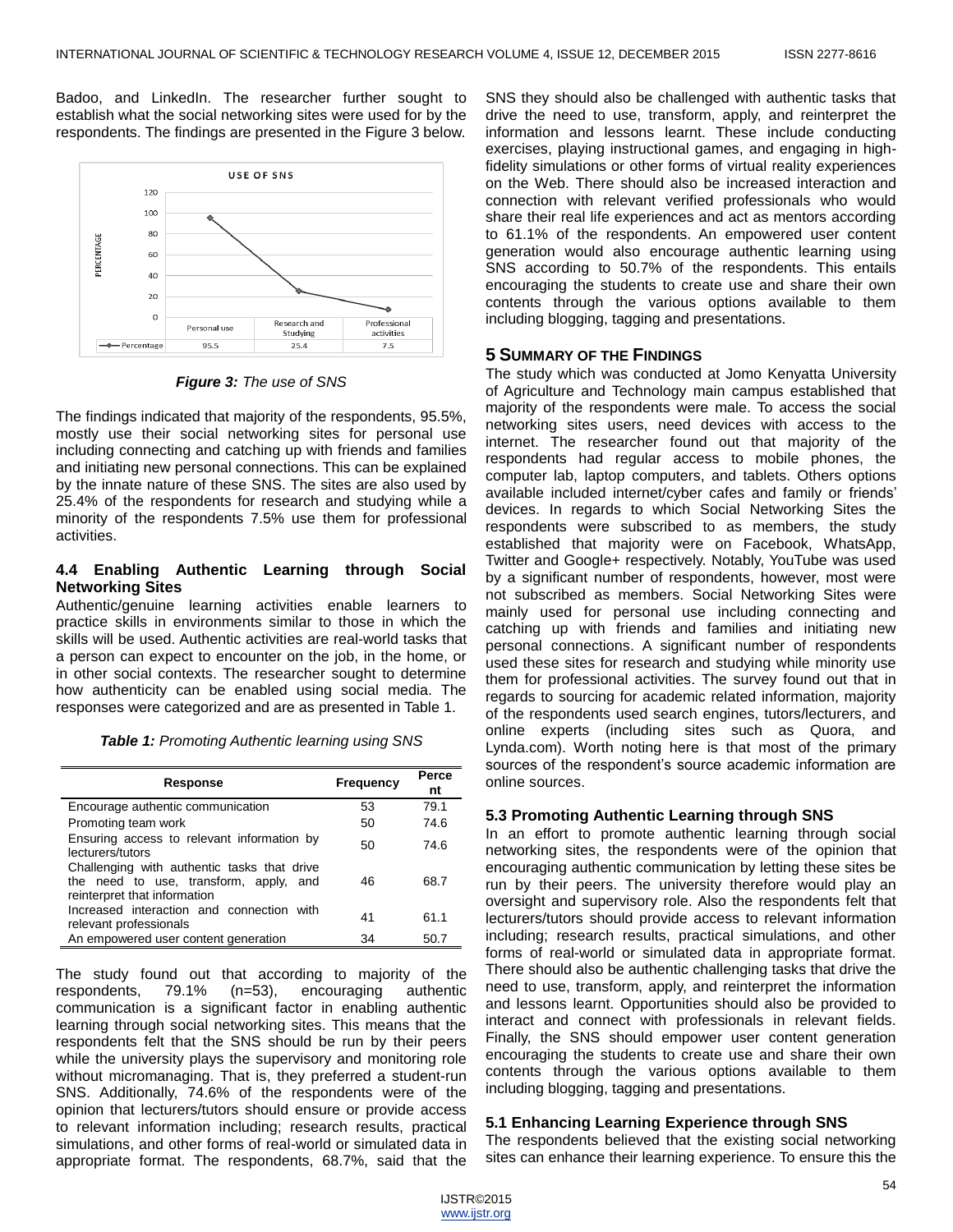respondents had a variety of suggestions. Majority of them were of the opinion that there should be enhanced participation in general discussion about course topics and also extending formal learning to informal learning beyond the classroom. They also felt that the SNS should provide greater flexibility to participate and to accommodate passive students (e.g. by use of aliases). Another way would be to increase interaction by students to facilitate learning and collaboration amongst peers (this could be done through team activities). The social networking sites should also enhance communication and interaction between students and lecturers for instance by facilitating other engagements and meetings outside the social networking site. The SNS should provide notifications and updates and also strengthen interpersonal relationships. Another option that could be explored would be connecting off-site visitors to online events based on real-life activities taking place at the school such as seminars and workshops.

# **5.2 Promoting Interactive, Engaging and Individual Learning**

In order to promote interactive, engaging and individual learning using the social networking sites, the respondents provided various suggestions. Majority were of the opinion that team based learning activities and support groups should be made available and the creation of informal learning spaces to complement the formal ones. Additionally, the SNS should encourage feedback from lecturers and openness to suggestions. The SNS should also provide real-time access to materials in various formats e.g. video, links, audio. The SNS setup should also be in such a way as to teach social media skills, provide continued support and encourage students to share work socially including blogging, presentation, and multimedia. Respondents also felt that incorporating the various learning functionalities of SNS including apps, games, and simulations would promote interactive, engaging and individual learning.

# **5.4 Conclusion**

The study indicated that majority of the students in institutions of higher learning institutions have access to the required technological devices to access the internet and therefore social networking sites including phones, tablets, and laptops. Most students also are subscribed to various social media sites with the most popular being Facebook, Twitter and Google+. These sites were mainly used for initiating, maintaining and creating personal connections with some using them for academic purposes and few for professional purposes. The students prefer to use search engines, tutors/lecturers, and online experts when sourcing for academic related information. To enhance authentic learning through social networking sites, encouraging authentic communication by letting these sites be run by their peers with the university being the oversight body was considered significant. This will empower user content generation; this could be done through the various options available to them including blogging, tagging and presentations. Also, lecturers/tutors should provide access to relevant information on this sites that include authentic challenging tasks that drive the need to use, transform, apply, and reinterpret the information and lessons learnt. The social networking site should facilitate connection and interaction of students and professionals in the relevant fields of study.

## **References**

- [1] Bonwell, C., & Eison, J. A. (1991). Active Learning: Creating Excitement in the Classroom. ASHE-ERIC Higher Education Report.
- [2] Boyd, D. M., & Ellison, N. B. (2008). Social Network Sites: Definition, History, and Scholarship. Journal of Computer-Mediated Communication, 13, 210–230.
- [3] Brindley, J. E., Walti, C., & Blaschke, L. M. (2009). Creating effective collaborative learning groups in an online environment. The International Review of Research in Open and Distance Learning, 10(3). Retrieved **from** *Retrieved Retrieved* http://www.irrodl.org/index.php/irrodl/article/view/675/1 271
- [4] Ellis, A. (2001). Student-centered collaborative learning via face-to-face and asynchronous online commu-nication: What's the difference? Proceedings of the 18th Annual Conference of the Australian Society for Computers in Learning in Tertiary Education, (pp. 169-177). Melbourne, Australia.
- [5] Grant, H. M., & Bellows, L. (2012). Leveraging social networks for student engagement; scaling a successful hillel pilot program. Jim Joseph Foundation. MONITOR INSTITUTE.
- [6] Jovanovic, J., Chiong, R., & Weise, T. (2012). Social Networking, Teaching, and Learning. Interdisciplinary Journal of Information, Knowledge, and Management, 7.
- [7] Juang, Y.-R. (2010). Integrating Social Networking Site into Teaching and Learning. 18th International Conference on Computers in Education. Putrajaya, Malaysia: Asia-Pacific Society for Computers in Education.
- [8] Lenhart, A., Purcell, K., Smith, A., & Zickuhr, K. (2010). Social media and young adults. http://www.pewinternet.org/files/oldmedia/Files/Reports/2010/PIP\_Social\_Media\_and\_Yo ung\_Adults\_Report\_Final\_with\_toplines.pdf.
- [9] McCarthy, J. (2012). International design collaboration and mentoring for tertiary students through Facebook. Australasian Journal of Educational Technology, 28(5), 755-775. Retrieved from http://www.ascilite.org.au/ajet/ajet28/mccarthy.html
- [10] Naidu, S. (2005). Learning & teaching with technology: Principles and practices. Oxon, UK: Routledge Falmer.
- [11] Ouf, S., Nasr, M., & Helmy, Y. (2010). An enhanced elearning ecosystem based on an integration between cloud computing and Web 2.0. IEEE International Symposium on Signal Processing and Information Technology (ISSPIT). Helwan, Egypt. Retrieved from http://ieeexplore.ieee.org/stamp/stamp.jsp?tp=&arnu mber=5711721